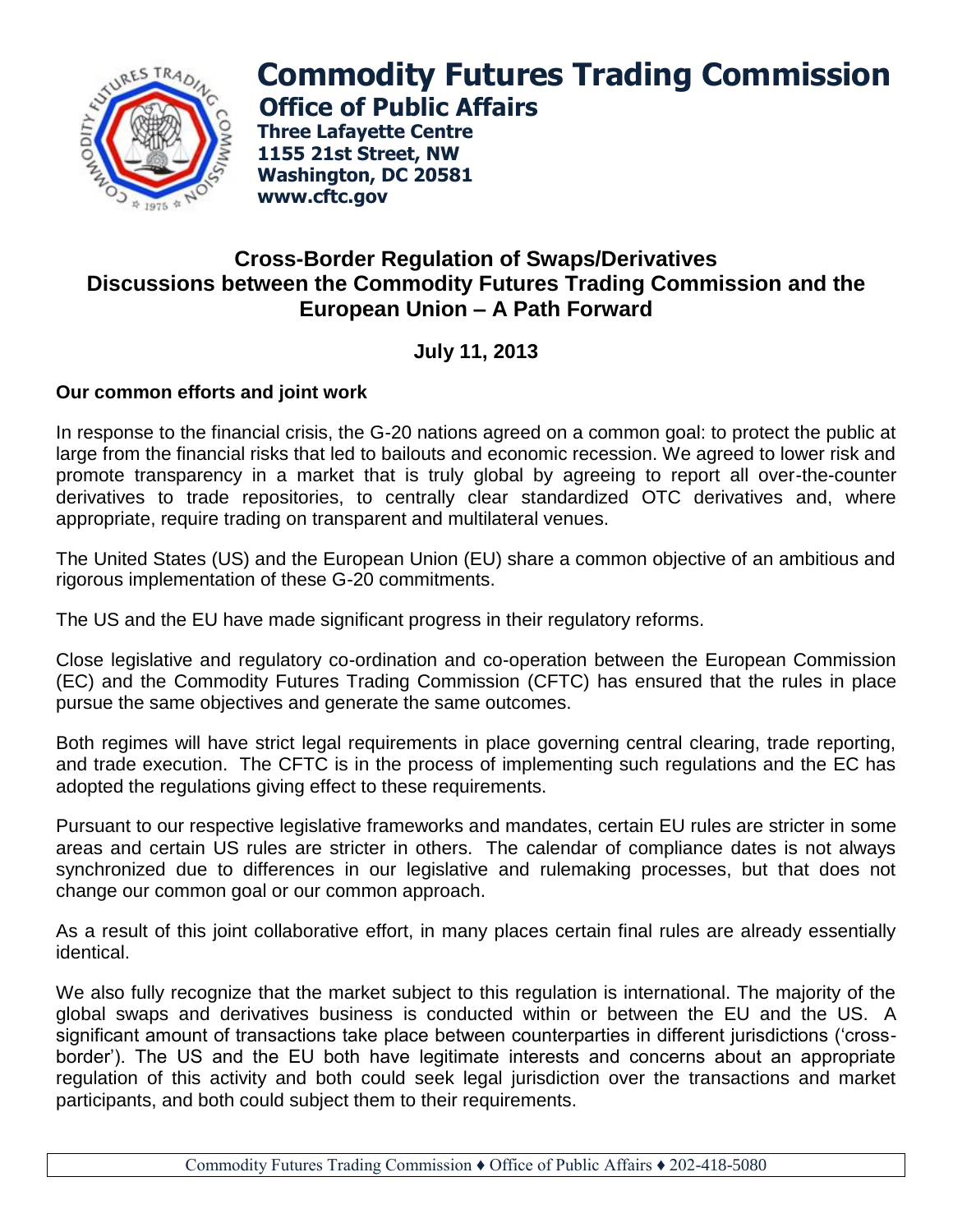Recognizing the high degree of similarity that already exists between our respective requirements, we seek to address conflicts of law, inconsistencies, and legal uncertainty that may arise from the simultaneous application of EU and US requirements. Thus, the CFTC, the EC, and the European Securities and Markets Authority (ESMA) have worked closely and collaboratively to fully understand each other's concerns and regulatory approaches. We have agreed to implement our rules and regulations in a manner that will address conflicts, inconsistencies, and uncertainty to the greatest extent possible and consistent with international legal principles.

As swap market/derivatives participants come into compliance with new regulatory regimes around the globe, a close working relationship between the US and EU with regard to cross-border swaps regulation is mutually beneficial. By coordinating our efforts, we are providing a model for other regulators and jurisdictions working to implement their G-20 commitments.

## **To whom we intend to apply our rules**

Where a definition has to be given of market participants or infrastructure subject to US or EU jurisdiction, as a matter of principle, it will be construed on a territorial basis, to the extent appropriate. When foreign entities not affiliated with or guaranteed by US persons are required to register, transaction-level requirements will apply to transactions with US persons and guaranteed affiliates. For example, EU registered dealers who are neither affiliated with, nor guaranteed by, US persons, would be generally subject only to US transactional rules for their transactions with US persons or US guaranteed affiliates. Additionally, for market participants that are subject to the requirements of Title VII of the Dodd-Frank Act or EMIR, the CFTC's Division of Swap Dealer and Intermediary Oversight plans to issue a no-action letter specifying that where a swap/OTC derivative is subject to joint jurisdiction under US and EU risk mitigation rules, compliance under EMIR will achieve compliance with the relevant CFTC rules.

We will not seek to apply our rules (unreasonably) in the other jurisdiction, but will rely on the application and enforcement of the rules by the other jurisdiction. A possible requirement for certain market participants or infrastructures to register with an authority is acceptable to ensure recourse in the event of a failure to provide satisfactory application or enforcement of rules.

#### **Our regulatory approaches**

The EC and the CFTC believe that it is important they should be able to defer to each other when it is justified by the quality of their respective regulation and enforcement regimes.

The CFTC seeks to issue final guidance on the cross-border application of its requirements setting out how its rules apply to cross-border swaps activities. For requirements that are applicable at the entity level, the CFTC has proposed that substituted compliance will be permitted for the requirements applicable in the EU that are comparable to, and as comprehensive as, those applicable in the US.

EU law foresees a system of equivalence. It is based on a broad outcomes-based assessment of the regulatory framework of a third country. Once equivalence has been determined, infrastructures and firms from that country can access and provide their services across the 28 Member States of the EU under their home jurisdiction rules. This is expected to be provided for in the relevant forthcoming decisions that the EC can adopt.

## **Transparency and trading**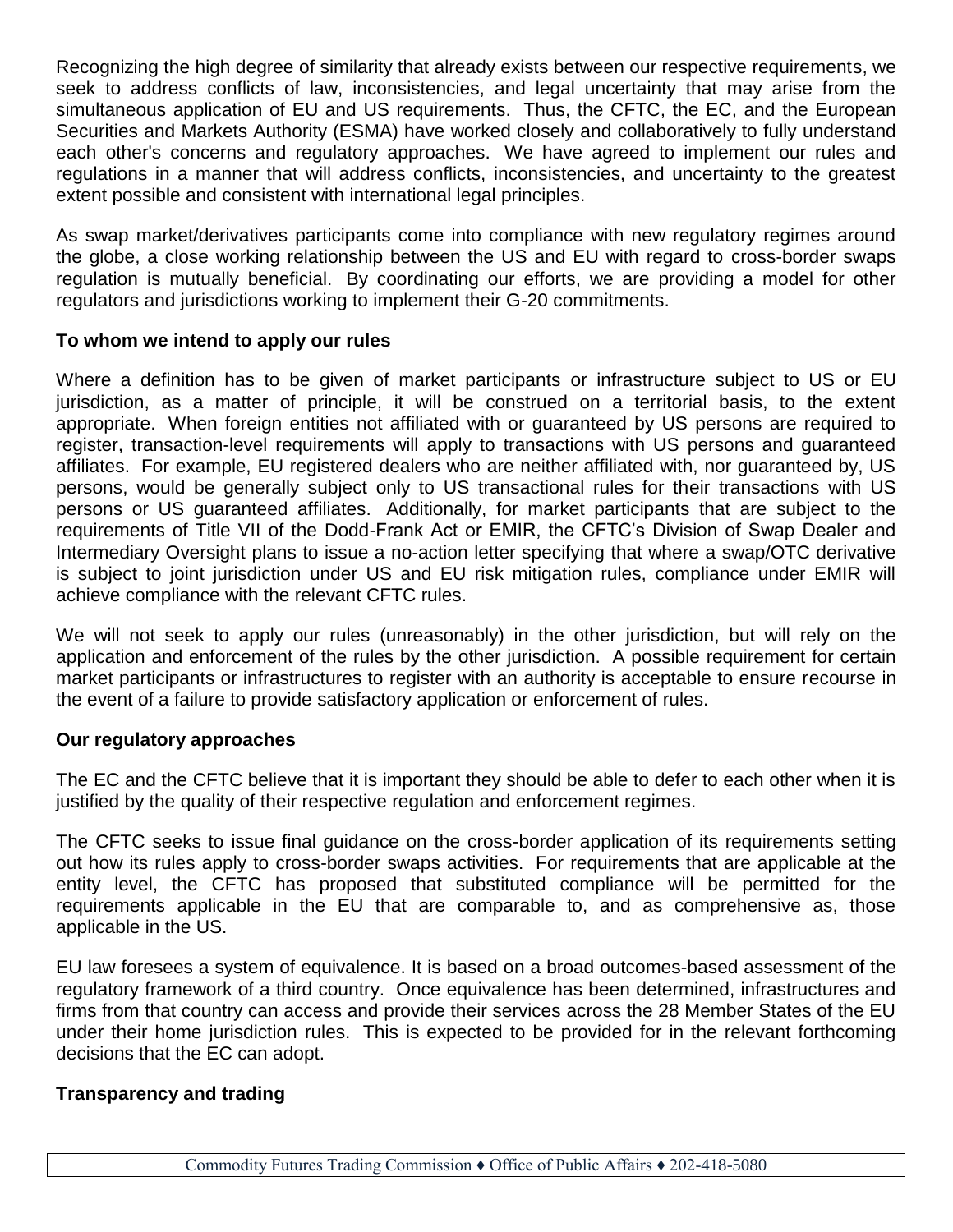The CFTC plans to clarify that where a swap is executed on an anonymous and cleared basis on a registered designated contract market (DCM), swap execution facility (SEF), or foreign board of trade (FBOT) the counterparties will be deemed to have met their transaction-level requirements, including the CFTC's trade-execution requirement.

To date, an FBOT operating pursuant to a direct access no-action relief letter may permit identified members or other participants located in the US to enter trades directly into the trade matching system of the FBOT only with respect to futures and option contracts. However, an FBOT registered pursuant to Part 48 of the CFTC's regulations also can list swap contracts for trading by direct access, subject to certain conditions. In view of the apparent interest on the part of certain FBOTs operating pursuant to the no-action relief in listing swaps for trading by direct access, the CFTC's Division of Market Oversight plans to amend the no-action letters to permit those FBOTs to list swap contracts, subject to certain conditions. In the future, registered FBOTs will be permitted to list swap contracts for trading by direct access, subject to the same conditions.

As the markets and regulatory regimes continue to evolve, and in order to ensure a level playing field, promote participation in transparent markets, and promote market efficiency, the CFTC will extend appropriate time-limited transitional relief to certain EU-regulated multilateral trading facilities (MTFs), in the event that the CFTC's trade execution requirement is triggered before March 15, 2014. Such relief would be available for MTFs that have multilateral trading schemes, a sufficient level of pre- and post-trade price transparency, non-discriminatory access by market participants, and an appropriate level of oversight. The CFTC staff will issue no-action letters to this effect. In addition, the CFTC will consult with the EC in giving consideration to extending regulatory relief to trading platforms that are subject to requirements that achieve regulatory outcomes that are comparable to those achieved by the requirements for SEFs. Both parties will in January 2014 assess progress.

While important EU rules on mandatory trade execution and trading platforms under the Markets in Financial Instruments Directive and Regulation are almost complete, we are working collaboratively to share ideas and ensure harmonization to the maximum extent possible.

We are also working together on similar approaches to straight-through-processing so that market participants and infrastructure in both jurisdictions can benefit from the operational improvements that lower risk to the system.

## **How we look at risk mitigation rules for uncleared trades**

The CFTC and the EU have essentially identical rules in important areas of risk mitigation for the largest counterparty swap market participants. Under the European Market Infrastructure Regulation (EMIR), the EU has adopted risk mitigation rules that are essentially identical to some of the CFTC's business conduct standards for swap dealers and major swap participants. In areas such as confirmation, portfolio reconciliation, portfolio compression, valuation, and dispute resolution, our respective regimes are essentially identical.

To achieve that outcome for requirements applicable to transactions, the CFTC's Division of Swap Dealer and Intermediary Oversight plans to issue a no-action letter specifying that for market participants that are subject to the requirements of Title VII of the Dodd-Frank Act or EMIR, the staff will not recommend any enforcement action against certain covered market participants in cases where those participants comply with the relevant requirements under EMIR, which are deemed to be essentially identical to the requirements imposed by the CFTC. Where a swap/OTC derivative is subject to joint jurisdiction under US and EU risk mitigation rules, compliance under EMIR will achieve compliance with the relevant CFTC rules.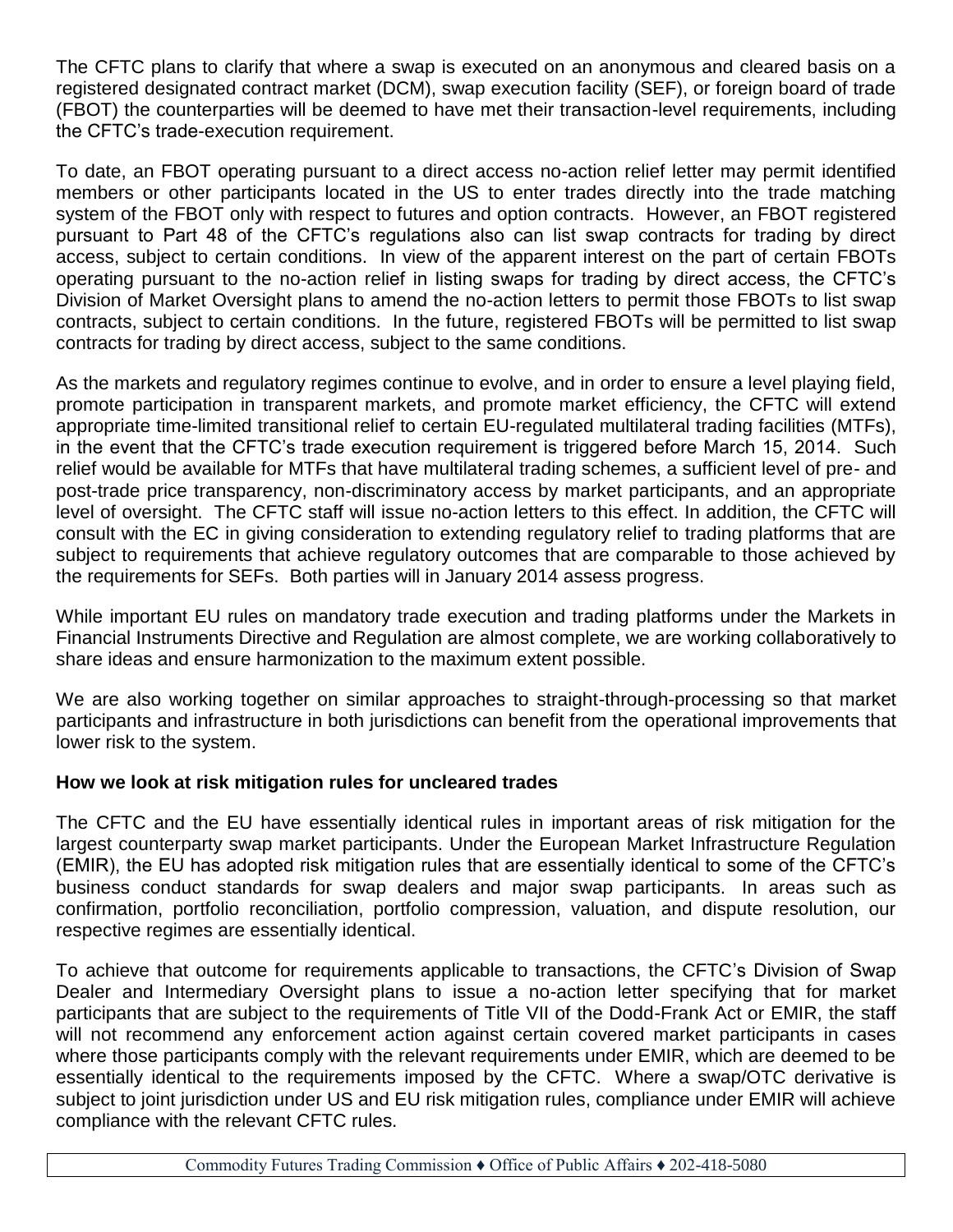The EC is conducting, with ESMA, an equivalence assessment of the requirements applicable in the US under the jurisdiction of the CFTC. Where the EC finds the requirements to be equivalent it can allow market participants the choice to comply either with EMIR rules or with the equivalent CFTC rules.

We also are working together with other regulators from around the world to harmonize our rules on margin for uncleared swaps. In the expectation that those internationally agreed rules will be applied and enforced in a substantially identical manner, this can be reflected in an equivalence decision in the EU, and be the subject of substituted compliance by the CFTC.

# **Approach to Offshore Guaranteed Affiliates, Branches, and Collective Investment Vehicles**

We have a shared goal of ensuring that the overseas guaranteed affiliates and branches of US and EU persons are not allowed to operate outside of important G-20 reforms.

From a CFTC perspective, Dodd-Frank cross-border transaction requirements generally cover swaps between non-US swap dealers and US-persons or guaranteed affiliates of US persons, as well as swaps between two guaranteed affiliates that are not swap dealers. Compliance with transaction requirements for these trades could be satisfied through substituted compliance. Similarly, foreign branches of US swap dealers may be able to comply with CFTC rules through substituted compliance, as long as the foreign branch is bona fide and the swap is actually entered into by that branch. Lastly, the definition of US person should include offshore hedge funds and collective investment vehicles that are majority-owned by US persons or that have their principal place of business in the United States.

From an EU perspective, it is equally essential that any unmitigated risks posed in the EU by non-EU entities do not escape regulation. EMIR will cover transactions undertaken between non-EU entities where those transactions pose unmitigated risk that would have a direct, substantial, and foreseeable effect in the EU. It will also cover transactions undertaken by non-EU entities where this is necessary to prevent regulatory evasion. ESMA will publicly consult this month on the types of entities and contracts that should be determined as meeting these criteria. In particular, ESMA will consider whether such unmitigated risks may exist in respect of transactions undertaken by non-EU entities that are guaranteed by EU entities or by EU branches of non EU entities. The EC will then adopt draft Regulatory Technical Standards determining which contracts should be covered by EMIR.

## **How we approach mandatory clearing**

We have essentially identical processes with regard to adopting mandatory clearing obligations. When the EU adopts its first mandatory clearing determination beginning next year, it is likely to cover the same classes of interest rate swaps and credit default swap indices as the CFTC's determination. In terms of which market participants are covered by mandatory clearing, we have broadly similar approaches and have agreed to a 'stricter-rule-applies' approach to cross-border transactions where exemptions from mandatory clearing would exist in one jurisdiction but not in the other. This will prevent loopholes and any potential for regulatory arbitrage. With regard to intra-group swaps/derivatives, we have broadly similar approaches with regard to mandatory clearing.

## **The rules applicable to our DCOs/CCPs**

With regard to derivatives clearing organizations (DCOs) and central counterparties (CCPs) that are registered in both the US and the EU, CFTC rules and EMIR are both based on international minimum standards. We have identified one material difference with regard to our regulatory regimes: initial margin coverage. We will work together to reduce any prudential concerns or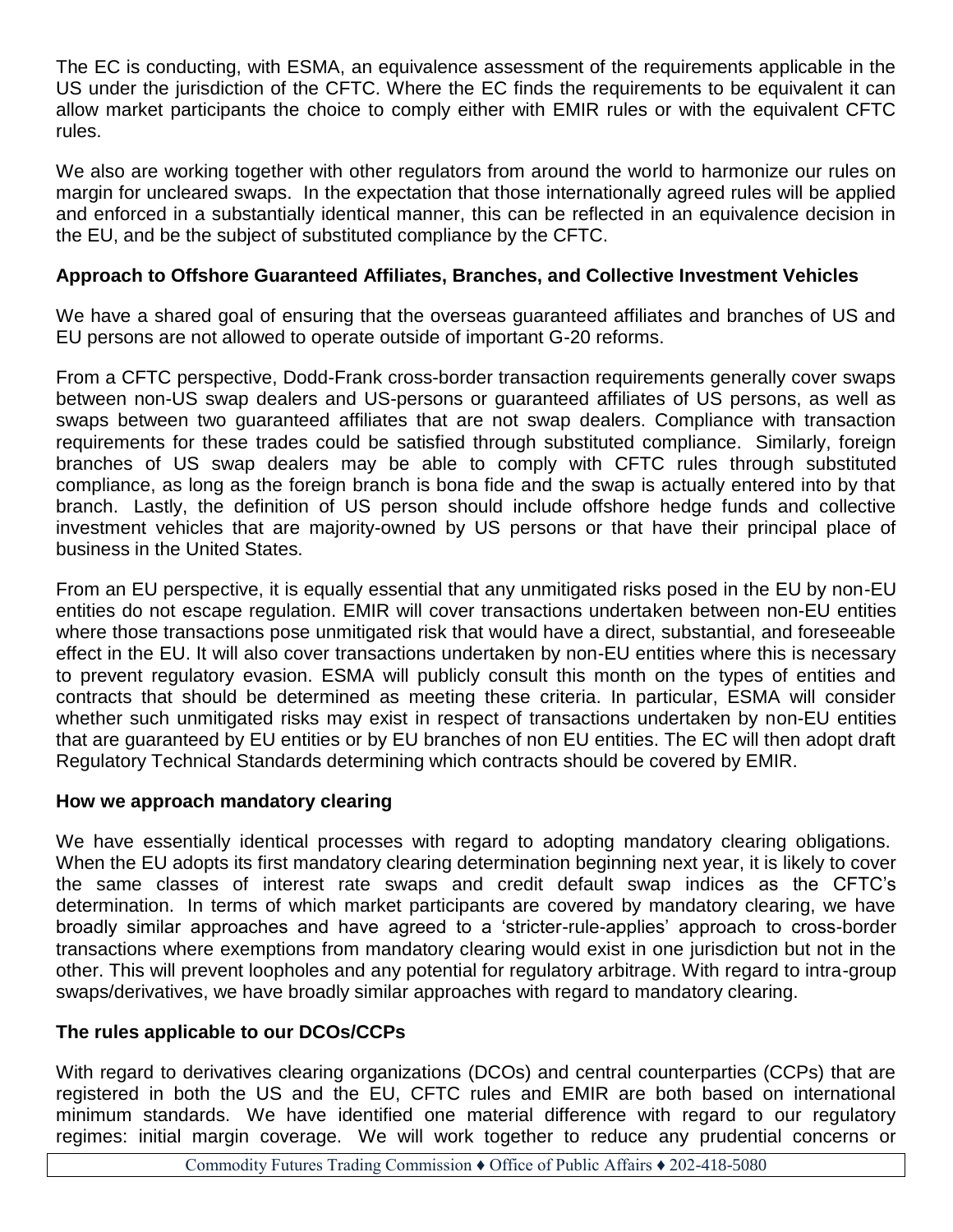regulatory arbitrage opportunities and to reflect this in our respective decisions on registration and equivalence.

In order to avoid significant market fragmentation and uncertainty around clearing obligations, the EC and the CFTC will endeavour to ensure that those infrastructures will be able to clear swaps/derivatives for their clearing members until registration/recognition has been determined. The EU can achieve this through the EC's equivalence decisions and ESMA's recognition of foreign CCPs, while the CFTC can do this through targeted no-action relief.

Two EU CCPs (LCH.Clearnet Ltd. and ICE Clear Europe) are already registered with the CFTC as DCOs. Additionally, the CFTC's Division of Clearing and Risk plans to issue no-action letters to both Eurex Clearing AG and LCH.Clearnet SA (both of which have pending registration applications with the CFTC) to begin clearing interest rate swaps and/or credit default swap indices for US clearing members. The CFTC's Division of Clearing and Risk also has issued no-action letters to two other foreign-based clearing organizations, permitting them and their clearing members to clear, subject to specified conditions, certain swaps that must be cleared by a registered or exempt DCO. In each case, the time-limited no-action relief expires upon the earlier of December 31, 2013, or the DCO becoming registered with the CFTC. The CFTC will continue to consider granting no-action relief in similar circumstances where a clearing organization seeks to register as a DCO and has not yet completed the registration process.

#### **Reporting of trades to our trade repositories**

For reporting trades to trade repositories, we have determined that our approaches are very similar and we will continue to work with each other to resolve remaining issues, such as consistent data fields, access to data, and other issues related to privacy, blocking, and secrecy laws. We will seek to resolve any material issues that may arise in line with the conclusions that may be drawn from discussions in international forums on this subject.

#### **Future collaborative efforts**

The EC, ESMA, and the CFTC believe it is important that jurisdictions and regulators should be able to defer to each other where this is justified by the respective quality and enforcement of regulations.

Both sides aim to conclude these discussions as soon as possible, at which stage the substance of relevant relief as described herein will be reflected by the CFTC in its guidance relating to substituted compliance, as approved by its principals, while the EU equivalence decisions will have been in place, and where necessary, amended to reflect this partnership.

For the future, we have agreed to continue to work collaboratively and to consider any unforeseen implementation effects that might arise in the application of our respective rules. We will continue discussions with other international partners with a view to establishing a more generalised system that would allow, on the basis of these countries' implementation of the G-20 commitments, an extension of the treatment the EU and the CFTC will grant to each other.

#### **Brief summary**

In response to the financial crisis, the G-20 nations agreed to lower risk and promote transparency in the over-the-counter (OTC) derivatives. The Commodity Futures Trading Commission (CFTC) and the European Commission (EC) share a common objective of a steadfast and rigorous implementation of these commitments.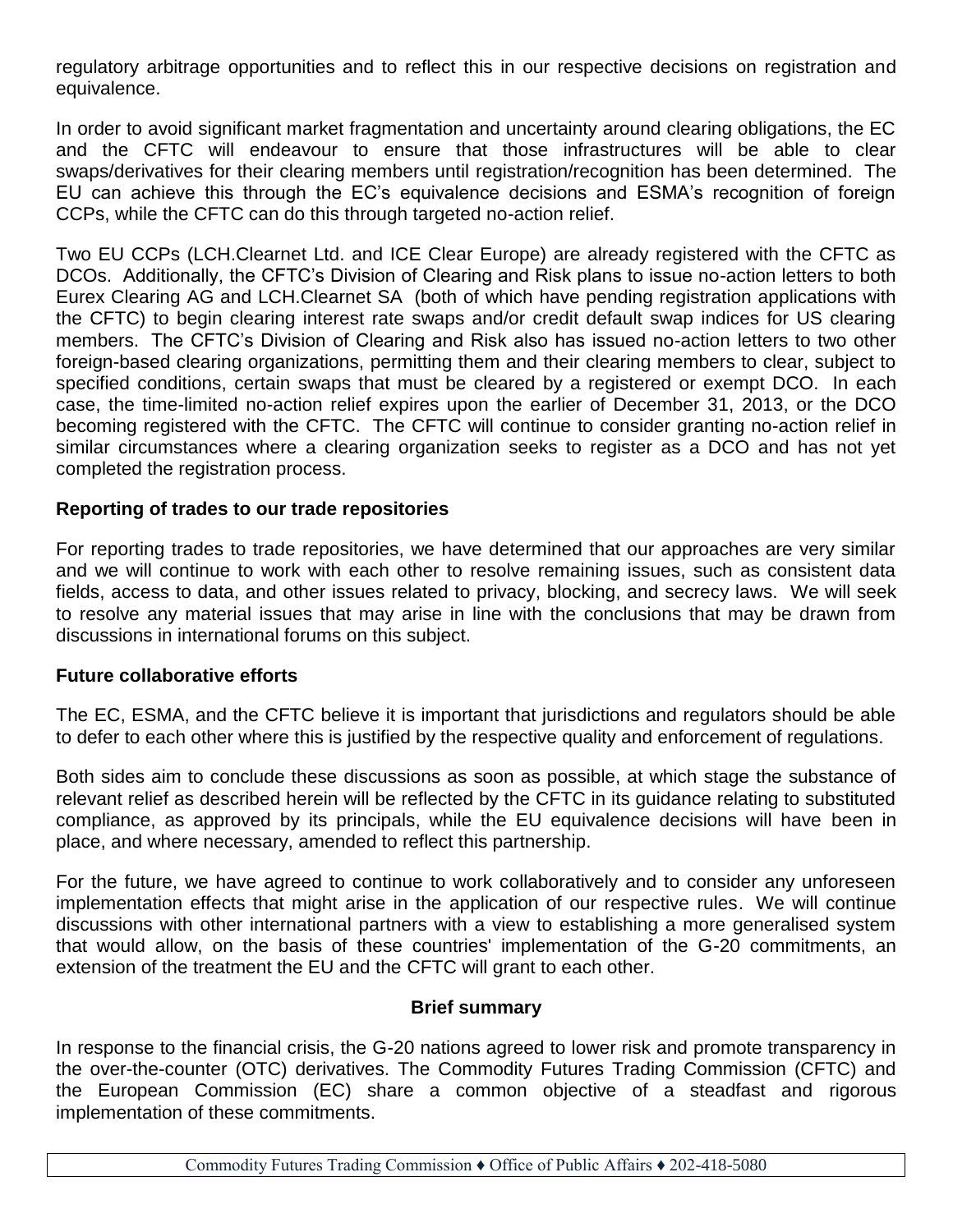We have both made significant progress in our regulatory reforms and, as a result of our joint collaborative effort in many places, our final rules are essentially identical. Nonetheless, our regulatory calendars are not always synchronized.

As the market subject to this regulation is international, we acknowledge that, notwithstanding the high degree of similarity that already exists between our respective requirements, without coordination between us, subjecting this global market to the simultaneous application of our requirements could lead to conflicts of law, inconsistencies, and legal uncertainty. The CFTC and the EC have worked closely and collaboratively to implement our rules and regulations to avoid this to the greatest extent possible and consistent with international legal principles.

Jurisdictions and regulators should be able to defer to each other when it is justified by the quality of their respective regulation and enforcement regimes. The CFTC's approach allows for compliance with entity-based rules through substituted compliance, as well as for transaction-based rules with guaranteed affiliates. Further, the CFTC plans to clarify that where a swap is executed on an anonymous and cleared basis on a registered designated contract market, swap execution facility, or foreign board of trade the counterparties will be deemed to have met their transaction-level requirements, including the CFTC's trade-execution requirement.

For bilateral uncleared swaps, because EU and US rules for risk mitigation are essentially identical, CFTC staff plans to issue no-action relief. In this regard, the EU's system of 'equivalence' can be applied to allow market participants to determine their own choice of rules.

For the trading-execution requirement, the CFTC plans to permit foreign boards of trade that have received direct access no-action relief to also list swap contracts for trading by direct access to avoid market and liquidity disruption.

As the markets and regulatory regimes continue to evolve, and in order to ensure a level playing field, promote participation in transparent markets, and promote market efficiency, the CFTC will extend appropriate time-limited transitional relief to certain EU-regulated multilateral trading facilities (MTFs), in the event that the CFTC's trade execution requirement is triggered before March 15, 2014. Such relief would be available for MTFs that have multilateral trading schemes, a sufficient level of pre- and post-trade price transparency, non-discriminatory access by market participants, and an appropriate level of oversight. The CFTC staff will issue no-action letters to this effect. In addition, the CFTC will consult with the EC in giving consideration to extending regulatory relief to trading platforms that are subject to requirements that achieve regulatory outcomes that are comparable to those achieved by the requirements for SEFs. Both parties will in January 2014 assess progress.

We continue to work together on similar approaches to straight-through-processing and harmonized international rules on margins for uncleared swaps and have essentially identical processes with regard to adopting mandatory clearing obligations and regulating intra-group swaps/derivatives trades. We also share common goals of ensuring that the overseas guaranteed affiliates and branches of US and EU persons are not allowed to operate outside of important G-20 reforms.

Our approaches for reporting to trade repositories are very similar and we will continue to work with each other to resolve remaining issues, such as consistent data fields, access to data, and other issues related to privacy, blocking, and secrecy laws. We will seek to resolve any material issues that may arise in line with the conclusions that may be drawn from discussions in international forums on this subject.

With respect to derivatives clearing organizations (DCOs) and central counterparties (CCPs), CFTC rules and the European Market Infrastructure Regulation are both based on international minimum